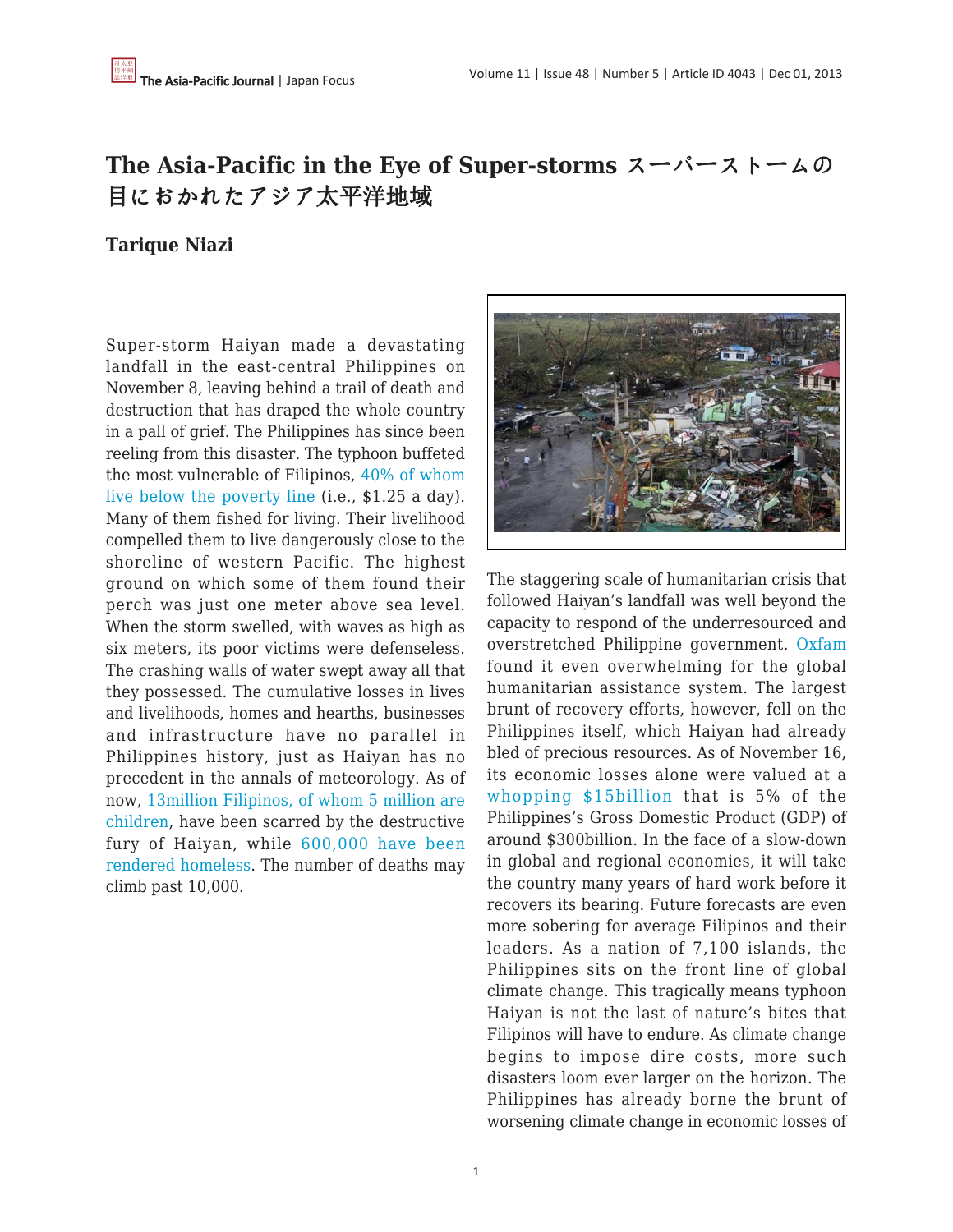

\$1.6bn a year--from increasingly frequent and intense typhoons.

#### **Ground Zero of Climate Change**

The Philippines is among the Asian nations that seem to have become ground zero for climate change. Many coastal and island nations in Asia are already among its fellow sufferers. In the Bay of Bengal, Bangladesh has become the most exposed country to worsening climatic events. Year after year, it is battered by cyclones of ever higher intensity and ever greater frequency. In a single event of extreme weather, hundreds, and sometimes thousands, lose their lives. Besides, economic and social dislocation visits upon the millions, leaving them stranded for months, and even years. If global mean warming exceeds 1.5 degree Celsius, the largest chunk of coastal Bangladesh will begin to teem with "climate refugees." By [Bangladesh'](http://www.theguardian.com/environment/2009/nov/30/rich-west-climate-change)s own reckoning, 20 million of its citizens may face climate migration over the next 40 years, for whom it proposes their "managed migration" to western countries. [Rajendra Pachauri](http://www.theguardian.com/environment/2009/nov/30/rich-west-climate-change), Chairman of the Intergovernmental Panel on Climate Change (IPCC), lends his voice to Dacca's call. He asks western governments to give the "managed migration" a serious consideration.

Even worse, the island nation of [Maldives,](http://www.theguardian.com/environment/2009/mar/15/carbon-emissions-climate-change?guni=Article:in%20body%20link) which is barely 1.5 meters above sea level, will vanish from the face of the earth in the next 50 years, as the global average temperature continues to rise. A nation of 1,200 islands, Maldives has already seen 30 of its islands swept away in the tsunami in 2004.



**A low lying archipelago with more territorial sea than land, the Maldives is exposed to the risks of intensifying weather event.**

Five years after, in 2009, Maldives's President [Mohamed Nasheed](http://www.theguardian.com/environment/2009/mar/15/carbon-emissions-climate-change?guni=Article:in%20body%20link) struck the world with a blunt call for ending fossil fuel consumption to save his country of 328,000 people: "[If the](http://www.theguardian.com/environment/2009/mar/15/carbon-emissions-climate-change?guni=Article:in%20body%20link) [world can't save the Maldives today, it might](http://www.theguardian.com/environment/2009/mar/15/carbon-emissions-climate-change?guni=Article:in%20body%20link) [be too late to save London, New York or Hong](http://www.theguardian.com/environment/2009/mar/15/carbon-emissions-climate-change?guni=Article:in%20body%20link) [Kong tomorrow](http://www.theguardian.com/environment/2009/mar/15/carbon-emissions-climate-change?guni=Article:in%20body%20link)." He pledged to make his nation carbon-neutral, running it on 100% renewable energy. Anticipating challenges that could forestall passage to a carbon-free Maldives, he reasoned: "Going green might cost a lot but refusing to act now will cost us the Earth." He was deposed in a coup in 2012. He again lost a presidential bid in November this year as beneficiaries of the status-quo managed to keep him out of power. Nobody knows "who" won the Maldives's election, but everybody knows who lost it and why. President Nasheed nonetheless, retains his role as a climate crusader, whom many revere. The Hollywood Director Jon Shenk honored his work for climate justice in a memorable documentary, [The Island President](http://theislandpresident.com/).

Like the Maldives, Sri Lanka also is precariously perched in the heart of the Indian Ocean that makes it no less vulnerable. Known for its stunning scenic beauty, this island nation has long been convulsed in a self-destructive war. It has just staunched its bleeding, but it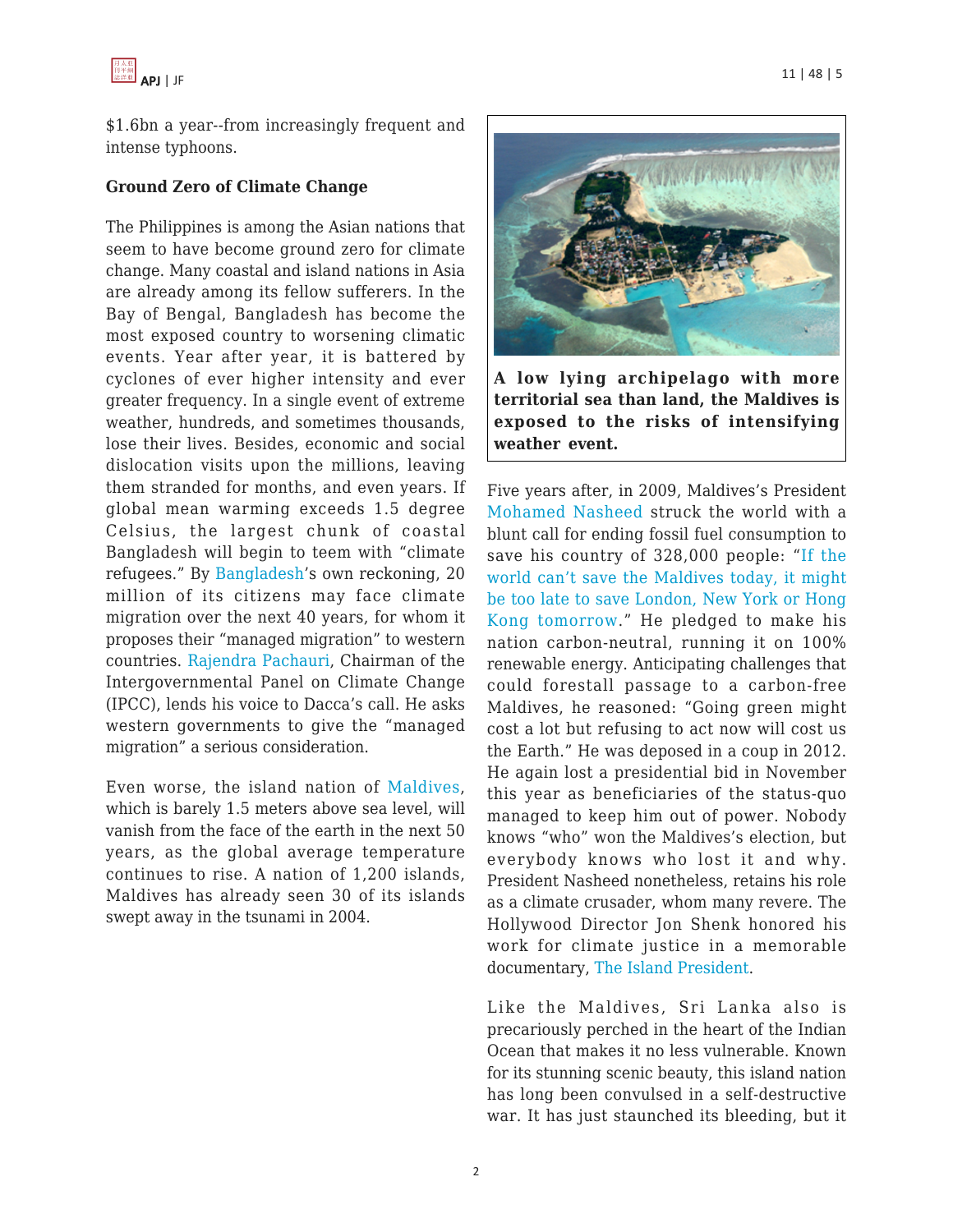still has a long way to go to bind up the deep wounds. At the same time, Sri Lanka has many bright spots. It leads south Asia in economic development (measured in per capita income), social progress (measured in adult literacy), gender equity, and climate-readiness. It is a Kerala -- the beauty spot of south Asian social democracy -- on the national scale!! Yet climate-induced disruptions stare at it as [the](http://www.theguardian.com/world/2013/nov/13/climate-change-sri-lanka) [greatest threat](http://www.theguardian.com/world/2013/nov/13/climate-change-sri-lanka) to its survival over the next half century. "Its agriculture, fisheries, and tourism are particularly vulnerable to rising sea levels and weather-related disasters," reports [Guardian.](http://www.theguardian.com/world/2013/nov/13/climate-change-sri-lanka) Likewise, the coastal communities of India and Pakistan – in that order – run the same risk of being deluged as sea levels rise. In 2010, Pakistan experienced a different kind of climatic event of a one-in-100-years flood that forced 20 million of its residents from their homes, and cost the country \$20billion (onetenth of Pakistan's GDP of \$200billion in 2010) in economic losses.

# **Climate Change stalks the African Continent**

Fragility of the African continent is even more sobering. Drought, desertification, livestock fatalities, infectious diseases, food shortages and water scarcities already stalk the length and breadth of the region. Climate change is sharpening the lethality of these murderous challenges, and exacerbating the conditions of environmental decline in general. The giant nations of Africa, such as Congo, Libya, Nigeria, Somalia and Sudan, are already in the throes of ecological depletion. Their political conflicts are deeply anchored in their fragile ecologies. However, African sufferings may go unnoticed, as they is less likely to suffer visually spectacular disasters on the scale of Hurricane Katrina, Super-storm Sandy or Typhoon Haiyan. Climate-induced disasters may yet trigger epidemics, large-scale human fatalities, or mass migration that would thrust the continent on to the world's retina. It will likely occur because of sudden overheating of the continent. It must be remembered that Africa is already the warmest continent on the planet. Libya is the continent's thermal power house, whose citizens are known to have endured the world's peak temperature. Just as a few degree warmer water in the Atlantic or the Pacific can spell disasters, so can a few degrees warmer atmosphere. For all these reasons, Africa is as much in the eye of superstorms as are Asian nations. Africa stands threatened by the warming of the atmosphere that can set off a trajectory of destructive events. It is particularly fraught with climatic threats of epidemics, human fatalities, or mass migration, compounded by political conflicts that sear the entire continent.

### **The Science of Typhoons**

A section of meteorologists are still dismissive of causal links between climate change and the production of cyclones, typhoons, hurricanes or super-storms like Haiyan. Such dismissals, however, only feed into climate skepticism. The science of typhoons and climate change is quite clear. When the [IPCC released its fifth](http://www.ipcc.ch/report/ar5/wg1/#.UorpfWbnZlY) [assessment report](http://www.ipcc.ch/report/ar5/wg1/#.UorpfWbnZlY) on September 27, it confirmed warming of the atmosphere and overheating of the oceans -- the latter is responsible for the production of cyclones. When sea surface temperature hits [26 degree](http://theenergycollective.com/users/jim-baird) [Celsius,](http://theenergycollective.com/users/jim-baird) a cyclone is formed. When oceans are a few degrees warmer than normal, superstorms begin to brew. [Superstorm Sandy](http://theenergycollective.com/jim-baird/303591/wanted-climate-bounty) burst out of the Atlantic coastal water that was about 3 degree Celsius warmer than normal. Similarly, surface temperature of the [western Pacific](http://theenergycollective.com/jim-baird/303591/wanted-climate-bounty) was 1 to 5 degree Celsius warmer in 2013 than its average range in 1980-2000. Warmer oceans evaporate faster to power the storm, and warmer atmosphere holds more moisture to cause rainstorms.

The atmospheric scientis[t Kerry Emanuel](http://onpoint.wbur.org/2013/11/13/typhoon-haiyan-philippines-climate-change) at Massachusetts Institute of Technology (MIT), who also serves on the IPCC, sees clear connections between the warming of the oceans and the production of high velocity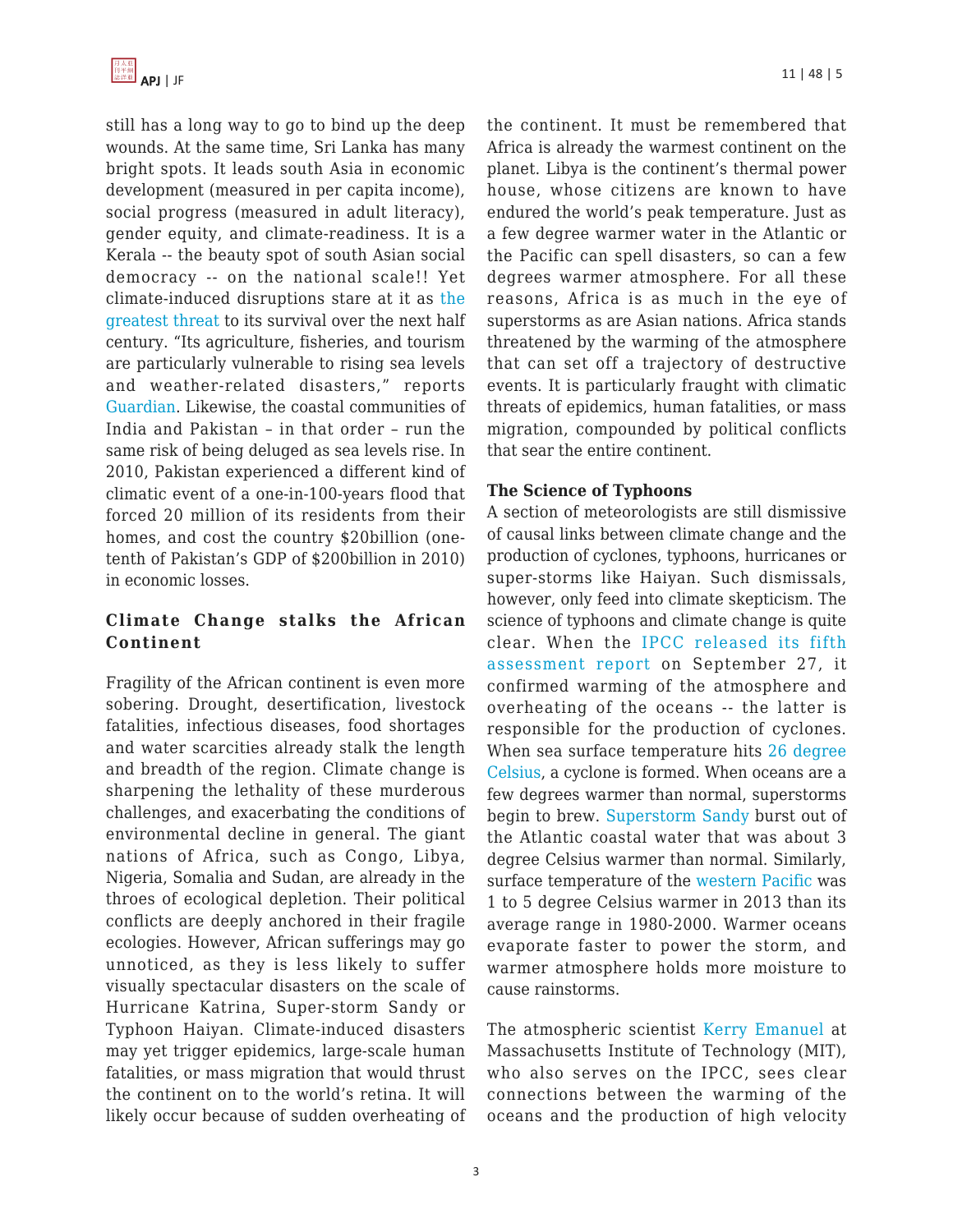winds and storm surges as witnessed in Haiyan. He went so far as to suggest that developing nations such as the Philippines are suffering for the sins of developed countries that followed the path of carbon-heavy development. He stopped short of suggesting compensation for climate mitigation to developing nations.

### **Financing Climate Adaptation**

But financing of climate adaptation has been an important part of climate change talks since the Copenhagen Conference in 2009. Haiyan's landfall only added to the urgency of this need, which happened to time its landing with climate talks (COP 19) in Warsaw, Poland, on November 11-22. These talks are held each year in the run up to crafting a binding climate treaty in 2015 to replace the Kyoto Protocol. One important outcome of the Copenhagen Conference was the financial commitments by developed nations to help less affluent nations in adapting to climate-induced disruptions. Initially, developed countries committed \$30 billion for 2010-12, and pledged to increase this commitment to [\\$100 billion a year by 2020.](http://www.theecologist.org/News/news_analysis/2158539/cop19_poor_countries_in_the_dark_on_climate_finance.html) Oxfam, however, deflated such hopes in an [analysis](http://www.theecologist.org/News/news_analysis/2158539/cop19_poor_countries_in_the_dark_on_climate_finance.html) which showed that developed nations had begun to wriggle out of even a modest commitment of \$30 billion spread over multiple years. It further dampened any prospect for redeeming the grand pledge of \$100 billion a year in climate finance by 2020.

#### **Disaster Capitalism**

These public commitments are likely to be relegated to transnational financial capital. Some saw the first sign of it in choosing Poland, which stands out for its [pro-business,](http://www.theecologist.org/News/news_analysis/2158539/cop19_poor_countries_in_the_dark_on_climate_finance.html) [climate-skeptic, coal-fired development](http://www.theecologist.org/News/news_analysis/2158539/cop19_poor_countries_in_the_dark_on_climate_finance.html) trajectory, as the site of climate talks. No wonder that at, the United Nations' climate talks in Warsaw, discussions were focused on "[mobilizing private finance such as loans and](http://www.theecologist.org/News/news_analysis/2158539/cop19_poor_countries_in_the_dark_on_climate_finance.html)

[equity investments](http://www.theecologist.org/News/news_analysis/2158539/cop19_poor_countries_in_the_dark_on_climate_finance.html)." Private finance hotly pursues profits even in the midst of people's sufferings. It is no coincidence that risk management companies that specialize in "catastrophe modeling" are prolifering. The [chief research officer](http://rt.com/business/phillipines-hurricane-economic-losses-581/) of one such company gloomily noted meager financial prospects in rebuilding the Philippines: "The economic activity of reconstruction itself is much lower [in the Philippines] than it would be in a rich country where everybody's using insurance and claims assessors and getting quotes from builders. A lot of people [in the Philippines] will end up mending their own houses." Naomi Klein famously described this profit-riven approach to human tragedies as "disaster capitalism."

### **"End this Madness!!"**

The IPCC in its fifth assessment report concluded with 95% certainty that humans are at the root of climate change. This conclusion seems an official inauguration of Anthropocene, the age of human extravagance, in which humans have evolved or (more appropriately) devolved into a geological force on the scale of volcanoes, earthquakes, and tsunamis to have altered the atmosphere, hydrosphere and biosphere. In the process, this hubris has hung a huge question mark over the very survival of the human race on this planet. Yet all humans are not equally destructive; nor are they equally vulnerable. Many, as in the Philippines, are victims of the actions of the few who are driving climate change and planning to profit from it at the same time. Among them, the fossil fuel industry and its beneficiaries, who are accumulating [\\$1.9 trillion a year in](http://www.imf.org/external/np/sec/pr/2013/pr1393.htm) [subsidies,](http://www.imf.org/external/np/sec/pr/2013/pr1393.htm) in addition to immense profits, sit atop. Climate change is the sin of their profiteering, for which the global poor are atoning with their lives. As the Philippine delegate to the United Nations' climate talks in Warsaw tearfully pleaded, this [madness must](http://www.telegraph.co.uk/news/worldnews/asia/philippines/10443293/Typhoon-Haiyan-Philippines-climate-change-commissioner-breaks-down-at-UN-talks.html) [end](http://www.telegraph.co.uk/news/worldnews/asia/philippines/10443293/Typhoon-Haiyan-Philippines-climate-change-commissioner-breaks-down-at-UN-talks.html). It doesn't make sense to sacrifice the primary Earth economy for the illusory